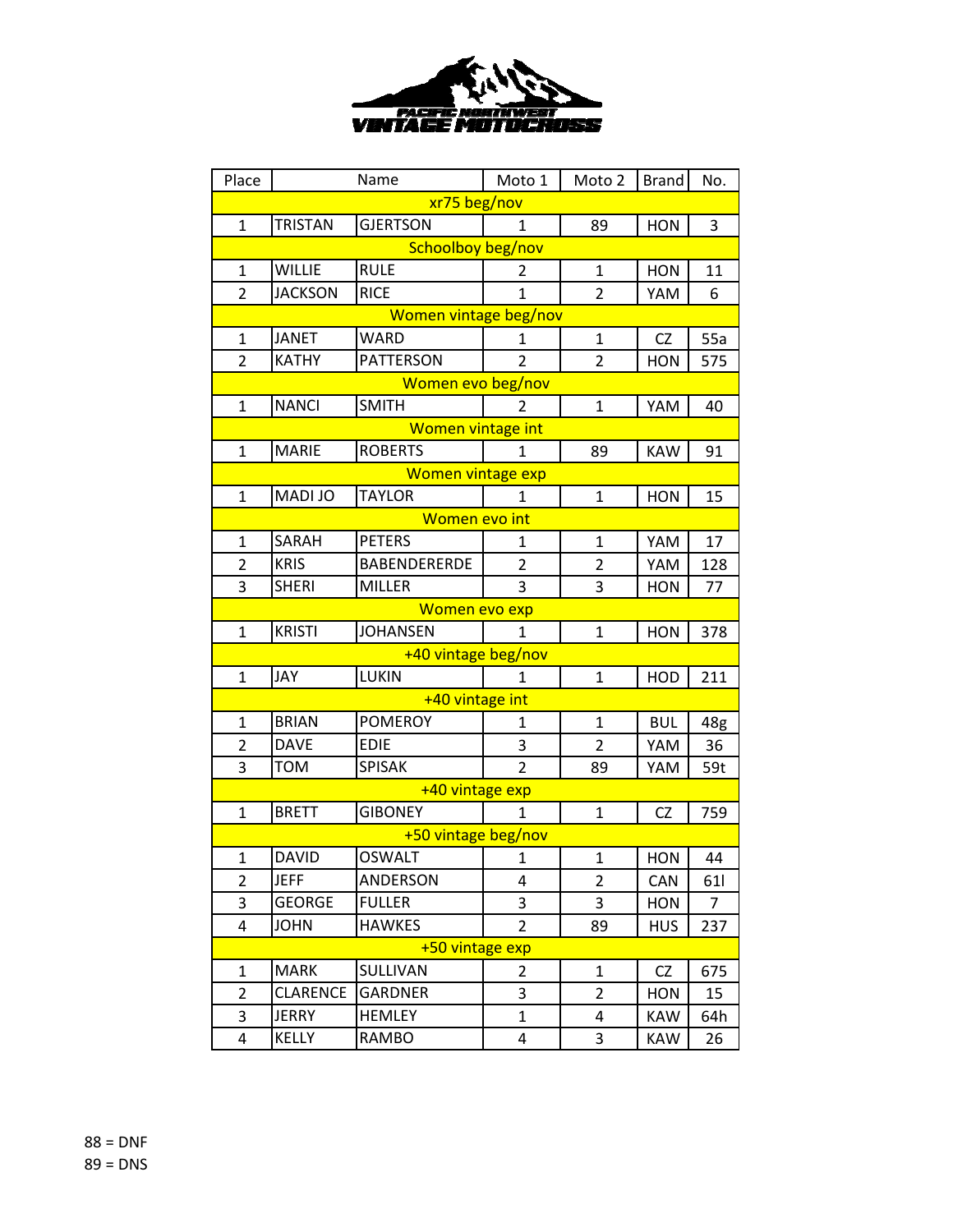

| Place               |                 | Name                     | Moto 1         | Moto 2         | <b>Brand</b> | No.             |  |
|---------------------|-----------------|--------------------------|----------------|----------------|--------------|-----------------|--|
| +60 vintage beg/nov |                 |                          |                |                |              |                 |  |
| 1                   | <b>CURT</b>     | <b>RUTHRUFF</b>          | 1              | $\mathbf{1}$   | <b>HUS</b>   | 256             |  |
| $\overline{2}$      | <b>DENNIS</b>   | <b>RHODES</b>            | 2              | 2              | <b>HUS</b>   | 147             |  |
| 3                   | <b>MARTY</b>    | <b>GREGORY</b>           | 3              | 3              | <b>BUL</b>   | 48g             |  |
|                     |                 | +60 vintage int          |                |                |              |                 |  |
| 1                   | <b>BLAINE</b>   | <b>ELLEDGE</b>           | 1              | 1              | <b>HUS</b>   | 24              |  |
| $\overline{2}$      | <b>NORM</b>     | <b>WRIGHT</b>            | $\overline{2}$ | 2              | <b>PEN</b>   | 90 <sub>n</sub> |  |
| 3                   | STU             | <b>OSBORN</b>            | 88             | 3              | HOD          | 657             |  |
|                     |                 | +60 vintage exp          |                |                |              |                 |  |
| $\mathbf 1$         | <b>CHET</b>     | <b>MALITO</b>            | 1              | $\mathbf{1}$   | <b>KAW</b>   | 38m             |  |
|                     |                 | +70 vintage beg/nov      |                |                |              |                 |  |
| 1                   | <b>RICK</b>     | <b>DEFORD</b>            | 1              | $\mathbf 1$    | <b>HUS</b>   | 236             |  |
|                     |                 | +70 vintage Int          |                |                |              |                 |  |
| 1                   | <b>GARY</b>     | <b>FLAGLER</b>           | 1.             | 1              | <b>HUS</b>   | 93f             |  |
|                     |                 | Vintage Open Age beg/nov |                |                |              |                 |  |
| 1                   | <b>GREG</b>     | <b>COVEL</b>             | 1              | 1              | YAM          | 74              |  |
| $\overline{2}$      | <b>ISAAC</b>    | <b>SIEGL</b>             | $\overline{2}$ | $\overline{2}$ | YAM          | 11              |  |
|                     |                 | 100cc vintage beg/nov    |                |                |              |                 |  |
| 1                   | JAY             | LUKIN                    | 2              | 1              | HOD          | 211             |  |
| 2                   | <b>CHRIS</b>    | <b>ALLEN</b>             | $\mathbf{1}$   | 2              | HOD          | 84 <sub>n</sub> |  |
|                     |                 | 100cc vintage int        |                |                |              |                 |  |
| $\mathbf{1}$        | <b>STU</b>      | <b>OSBORN</b>            | 1              | $\mathbf{1}$   | HOD          | 657             |  |
|                     |                 | 125 vintage beg/nov      |                |                |              |                 |  |
| 2                   | <b>JEFF</b>     | <b>ANDERSON</b>          | 1              | 2              | <b>CAN</b>   | 61              |  |
|                     |                 | 250 vintage beg/nov      |                |                |              |                 |  |
| 1                   | <b>ERIC</b>     | OLLGAARD                 | 1              | $\mathbf{1}$   | YAM          | 822             |  |
| 2                   | <b>DENNIS</b>   | <b>RHODES</b>            | 3              | 2              | <b>HUS</b>   | 147             |  |
| 3                   | <b>ISAAC</b>    | SIEGL                    | 2              | 3              | YAM          | 11              |  |
|                     |                 | 250 vintage int          |                |                |              |                 |  |
| 1                   | <b>CURT</b>     | <b>SNIDER</b>            | 1              | $\mathbf{1}$   | <b>HON</b>   | 221             |  |
| $\overline{2}$      | <b>DAVE</b>     | <b>EDIE</b>              | $\overline{2}$ | 89             | YAM          | 36              |  |
| 250 vintage exp     |                 |                          |                |                |              |                 |  |
| 1                   | <b>CLARENCE</b> | <b>GARDNER</b>           | 88             | 1              | <b>HON</b>   | 15              |  |
| 2                   | <b>BRETT</b>    | <b>GIBONEY</b>           | $\mathbf{1}$   | 89             | <b>CZ</b>    | 759             |  |
|                     |                 | Inter-Am beg/nov         |                |                |              |                 |  |
| 1                   | <b>RICK</b>     | <b>DEFORD</b>            | $\mathbf{1}$   | $\mathbf{1}$   | YAM          | 236             |  |
|                     |                 | 4-stroke vintage beg/nov |                |                |              |                 |  |
| 1                   | <b>CHRIS</b>    | <b>ALLEN</b>             | 1              | 1              | <b>HON</b>   | 49 <sub>v</sub> |  |
|                     |                 | 4-stroke vintage exp     |                |                |              |                 |  |
| 1                   | <b>BOBBY</b>    | <b>GRAVELY</b>           | 1              | 1              | <b>HON</b>   | 95              |  |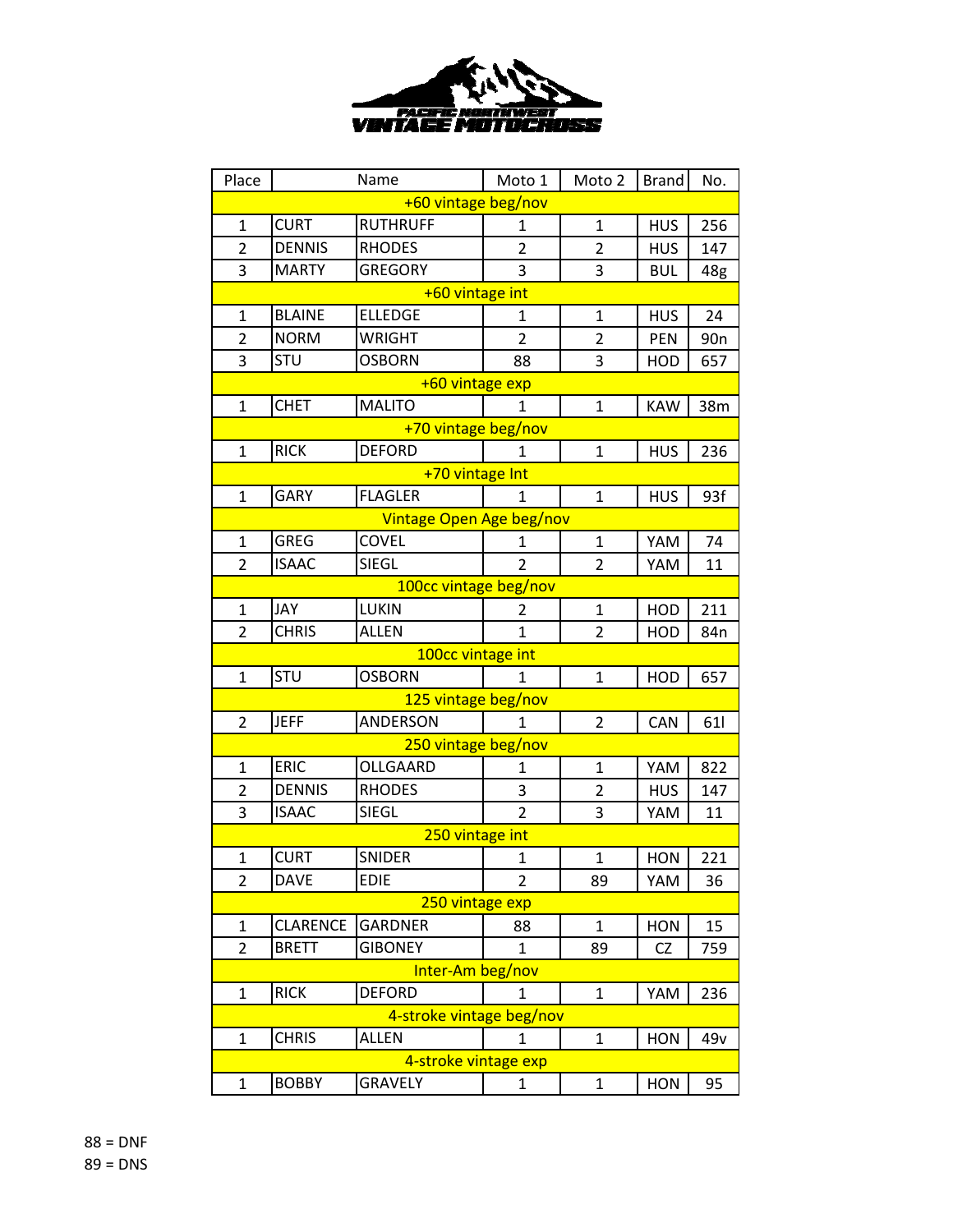

| Place                   | Name           |                     | Moto 1         | Moto 2         | <b>Brand</b> | No.            |  |  |
|-------------------------|----------------|---------------------|----------------|----------------|--------------|----------------|--|--|
| Open vintage beg/nov    |                |                     |                |                |              |                |  |  |
| $\mathbf{1}$            | GREG           | <b>COVEL</b>        | 2              | $\mathbf{1}$   | YAM          | 74             |  |  |
| $\overline{2}$          | <b>ERIC</b>    | OLLGAARD            | $\mathbf{1}$   | 88             | YAM          | 822            |  |  |
|                         |                | +40 evo beg/nov     |                |                |              |                |  |  |
| 1                       | <b>PATRICK</b> | <b>HOWLAND</b>      | 2              | 1              | SUZ          | 13             |  |  |
| $\overline{2}$          | <b>DAN</b>     | <b>BELOIT</b>       | $\overline{1}$ | 88             | YAM          | 71             |  |  |
|                         |                | +40 evo int         |                |                |              |                |  |  |
| $\mathbf{1}$            | <b>JEFF</b>    | <b>CRAWFORD</b>     | $\overline{2}$ | $\overline{1}$ | YAM          | 411            |  |  |
| $\overline{c}$          | <b>AARON</b>   | <b>RUSSEL</b>       | 3              | $\overline{2}$ | YAM          | 182            |  |  |
| 3                       | <b>GRANT</b>   | <b>ELSWORTH</b>     | 4              | 3              | <b>HON</b>   | 60             |  |  |
| 4                       | <b>SHANE</b>   | MEREDITH            | 6              | 4              | YAM          | $\overline{3}$ |  |  |
| 5                       | <b>TOM</b>     | SPISAK              | $\overline{7}$ | 5              | YAM          | 59t            |  |  |
| 6                       | <b>BILL</b>    | <b>STEELE</b>       | 8              | 6              | <b>BUL</b>   | 50             |  |  |
| $\overline{7}$          | <b>MIKE</b>    | <b>WEAVER</b>       | $\mathbf{1}$   | 89             | YAM          | 122            |  |  |
| 8                       | <b>JOSH</b>    | <b>KEAN</b>         | 5              | 89             | YAM          | 636            |  |  |
| 9                       | <b>BARRY</b>   | <b>WORMELL</b>      | 89             | 89             | <b>HUS</b>   | 576            |  |  |
|                         |                | +40 evo exp         |                |                |              |                |  |  |
| $\mathbf{1}$            | <b>BOB</b>     | <b>WINKER</b>       | $\overline{2}$ | $\mathbf{1}$   | YAM          | 116x           |  |  |
| $\overline{2}$          | LON            | ALEXANDER           | $\mathbf{1}$   | $\overline{2}$ | YAM          | 44             |  |  |
| 3                       | <b>CHRIS</b>   | <b>NELSON</b>       | 89             | 89             | <b>MAC</b>   | 28n            |  |  |
|                         |                | +50 evo beg/nov     |                |                |              |                |  |  |
| $\mathbf{1}$            | <b>BILLY</b>   | <b>WINKER</b>       | $\overline{2}$ | $\mathbf{1}$   | YAM          | 19v            |  |  |
| $\overline{2}$          | GREG           | <b>DOYLE</b>        | 3              | $\overline{2}$ | <b>BUL</b>   | 06             |  |  |
| $\overline{3}$          | <b>TONY</b>    | <b>MILLER</b>       | 4              | 3              | MAC          | 88             |  |  |
| $\overline{\mathbf{4}}$ | <b>JOHAN</b>   | <b>SCHORER</b>      | 5              | 4              | SUZ          | 80             |  |  |
| 5                       | <b>RICK</b>    | <b>COOPER</b>       | 8              | 88             | <b>MAC</b>   | 24             |  |  |
| 6                       | <b>DALE</b>    | <b>EVANGER</b>      | $\overline{1}$ | 89             | <b>HON</b>   | 333            |  |  |
| 7                       | <b>JON</b>     | <b>BARTRAM</b>      | 89             | 5              | YAM          | 87             |  |  |
| 8                       | <b>JEROME</b>  | <b>GIBSON</b>       | 6              | 89             | <b>HON</b>   | 65             |  |  |
| 9                       | <b>KRIS</b>    | <b>BABENDERERDE</b> | 7              | 89             | YAM          | 128            |  |  |
| 10                      | <b>DAVID</b>   | <b>WEBER</b>        | 89             | 89             | <b>HUS</b>   | 269            |  |  |
| 11                      | <b>MIKE</b>    | <b>BUSTO</b>        | 89             | 89             | SUZ          | 4t             |  |  |
| 12                      | <b>BRETT</b>   | <b>BINNIE</b>       | 89             | 89             | YAM          | /71            |  |  |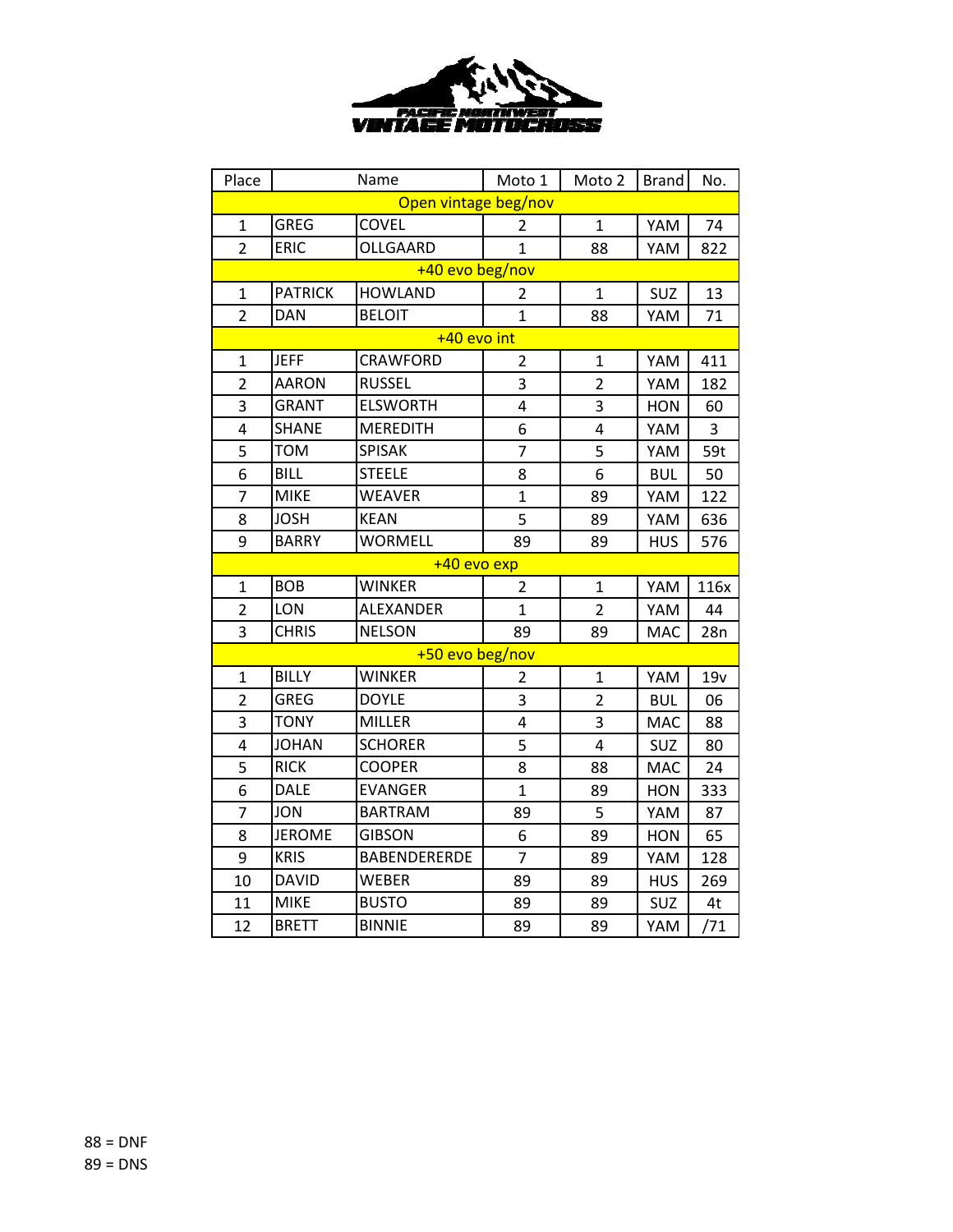

| Place          |               | Name                | Moto 1         | Moto 2         | <b>Brand</b> | No.             |  |
|----------------|---------------|---------------------|----------------|----------------|--------------|-----------------|--|
| +50 evo int    |               |                     |                |                |              |                 |  |
| $\mathbf{1}$   | <b>DAVID</b>  | <b>ANDERSON</b>     | 1              | $\mathbf{1}$   | SUZ          | 17              |  |
| $\overline{2}$ | <b>ERIK</b>   | SULLIVAN            | $\overline{2}$ | $\overline{2}$ | YAM          | 94              |  |
| 3              | JAN           | <b>BABENDERERDE</b> | 3              | 3              | YAM          | 612             |  |
| 4              | WILL          | CARMAN              | 4              | 4              | SUZ          | 314             |  |
| 5              | <b>SEAN</b>   | <b>CHASE</b>        | 6              | 6              | <b>HUS</b>   | /9              |  |
| 6              | <b>WYATT</b>  | <b>FOSS</b>         | 5              | $\overline{7}$ | YAM          | 6x              |  |
| 7              | <b>JEFF</b>   | <b>CONNER</b>       | 10             | 5              | <b>MAC</b>   | 54              |  |
| 8              | <b>MIKE</b>   | <b>ANDERTON</b>     | 8              | 8              | <b>HUS</b>   | 223             |  |
| 9              | <b>WILLIE</b> | <b>PARRISH</b>      | 7              | 10             | YAM          | 12              |  |
| 10             | <b>BILL</b>   | <b>STEELE</b>       | 9              | 9              | <b>BUL</b>   | 50              |  |
|                |               | +50 evo exp         |                |                |              |                 |  |
| $\mathbf{1}$   | <b>KELLY</b>  | <b>RAMBO</b>        | 1              | $\mathbf{1}$   | MAC          | 26              |  |
| $\overline{2}$ | RANDY         | <b>HUBBARD</b>      | 3              | $\overline{2}$ | <b>HON</b>   | 571             |  |
| 3              | <b>JERRY</b>  | <b>HEMLEY</b>       | 5              | 3              | YAM          | 64              |  |
| 4              | <b>RICH</b>   | <b>MERRITT</b>      | $\overline{2}$ | 6              | SUZ          | 21 <sub>m</sub> |  |
| 5              | LON           | ALEXANDER           | 4              | 5              | YAM          | 44              |  |
| 6              | <b>MARK</b>   | SULLIVAN            | 6              | 4              | YAM          | 675             |  |
| $\overline{7}$ | <b>STEVE</b>  | <b>MILES</b>        | 7              | $\overline{7}$ | YAM          | 805             |  |
| 8              | KIM           | <b>RAMBO</b>        | 8              | 8              | MAC          | 53              |  |
|                |               | +60 evo beg/nov     |                |                |              |                 |  |
| $\mathbf{1}$   | SAM           | <b>FURER</b>        | 1              | $\mathbf{1}$   | YAM          | 6               |  |
| $\overline{2}$ | JIM           | <b>MERCIER</b>      | $\overline{2}$ | $\overline{2}$ | <b>MAC</b>   | 69              |  |
| 3              | <b>GARY</b>   | <b>DIEDERICH</b>    | 4              | 4              | <b>HON</b>   | 5a              |  |
| 4              | <b>CURT</b>   | <b>RUTHRUFF</b>     | 6              | 3              | <b>HUS</b>   | 256             |  |
| 5              | <b>DAVE</b>   | ALEXANDER           | 5              | 6              | YAM          | 37              |  |
| 6              | <b>BILL</b>   | <b>ELKINS</b>       | 7              | 5              | MAC          | 54              |  |
| 7              | LYELL         | <b>ERNST</b>        | 3              | 89             | MAC          | 81              |  |
|                |               | +60 evo int         |                |                |              |                 |  |
| $\mathbf{1}$   | DAN           | <b>MCCONNELL</b>    | $\mathbf 1$    | $\mathbf{1}$   | <b>KAW</b>   | 93              |  |
| $\overline{2}$ | <b>DOUG</b>   | <b>MATTSON</b>      | $\overline{2}$ | $\overline{2}$ | YAM          | 9               |  |
| 3              | <b>BLAINE</b> | <b>ELLEDGE</b>      | 3              | $\mathbf{3}$   | <b>HUS</b>   | 24              |  |
|                |               | +60 evo exp         |                |                |              |                 |  |
| $\mathbf{1}$   | <b>SKEET</b>  | <b>HISE</b>         | $\mathbf{1}$   | $\mathbf{1}$   | YAM          | 00              |  |
|                |               | 100cc evo int       |                |                |              |                 |  |
| 1              | WARREN        | LEW (JR)            | $\mathbf{1}$   | $\mathbf{1}$   | <b>HON</b>   | 789             |  |
|                |               | 125 evo beg/nov     |                |                |              |                 |  |
| $\mathbf{1}$   | ZAC           | <b>MCGOVERN</b>     | 1              | $\mathbf{1}$   | YAM          | 18z             |  |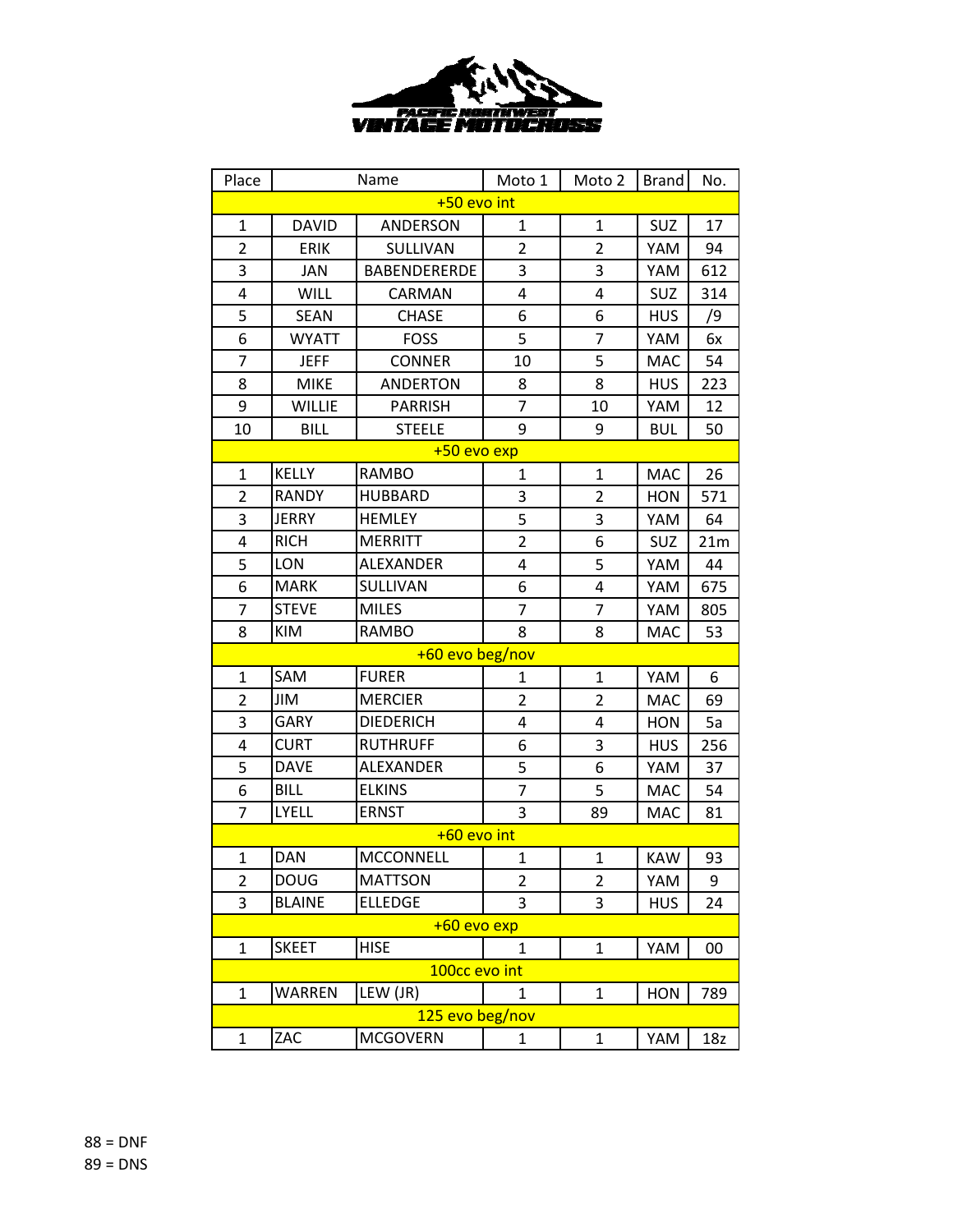

| Place          |                | Name                    | Moto 1         | Moto 2         | <b>Brand</b> | No. |  |
|----------------|----------------|-------------------------|----------------|----------------|--------------|-----|--|
| 125 evo int    |                |                         |                |                |              |     |  |
| 1              | <b>GRANT</b>   | <b>ELSWORTH</b>         | $\mathbf{1}$   | $\mathbf{1}$   | <b>HON</b>   | 60  |  |
| $\overline{2}$ | <b>SEAN</b>    | <b>CHASE</b>            | $\overline{2}$ | $\overline{2}$ | <b>HUS</b>   | 9   |  |
| 3              | <b>BRIAN</b>   | <b>COLOFF</b>           | 3              | 3              | <b>HON</b>   | 327 |  |
| 4              | <b>KRISTI</b>  | <b>JOHANSEN</b>         | 4              | 89             | <b>HON</b>   | 378 |  |
| 5              | <b>CHRIS</b>   | <b>SICILIA</b>          | 88             | 89             | <b>HUS</b>   | 321 |  |
|                |                | 125 evo exp             |                |                |              |     |  |
| 1              | <b>MARK</b>    | SULLIVAN                | $\mathbf{1}$   | $\mathbf{1}$   | YAM          | 675 |  |
| $\overline{2}$ | <b>HUNTER</b>  | <b>STONE</b>            | 3              | $\overline{2}$ | YAM          | 126 |  |
| 3              | <b>TYLER</b>   | <b>CORNELL</b>          | $\overline{2}$ | 89             | <b>HUS</b>   | 24  |  |
|                |                | 250 evo beg/nov         |                |                |              |     |  |
| $\mathbf{1}$   | <b>DYLAN</b>   | <b>LUCAS</b>            | 5              | $\mathbf{1}$   | <b>HON</b>   | 166 |  |
| 2              | <b>STEPHEN</b> | <b>CHASE</b>            | 4              | $\overline{2}$ | <b>HUS</b>   | 65  |  |
| 3              | <b>RICK</b>    | <b>COOPER</b>           | 3              | 3              | <b>MAC</b>   | 24  |  |
| 4              | <b>DAN</b>     | <b>BELOIT</b>           | $\mathbf{1}$   | 88             | YAM          | 71  |  |
| 5              | <b>REED</b>    | <b>EVANS</b>            | $\overline{2}$ | 88             | YAM          | 34  |  |
|                |                | 250 evo int             |                |                |              |     |  |
| $\mathbf{1}$   | <b>DAVID</b>   | <b>ANDERSON</b>         | $\mathbf{1}$   | $\overline{2}$ | SUZ          | 17  |  |
| $\overline{2}$ | <b>MIKE</b>    | <b>WEAVER</b>           | 3              | $\mathbf{1}$   | YAM          | 122 |  |
| 3              | WARREN         | LEW (JR)                | $\overline{2}$ | 3              | YAM          | 198 |  |
| 4              | AARON          | <b>RUSSEL</b>           | 4              | 4              | YAM          | 182 |  |
| 5              | <b>WILLIE</b>  | <b>PARRISH</b>          | 5              | 5              | YAM          | 12  |  |
| 6              | <b>JORDON</b>  | <b>WOODWORTH</b>        | 6              | 6              | MAC          | 24  |  |
|                |                | Unlimited beg/nov       |                |                |              |     |  |
| $\mathbf{1}$   | <b>BRETT</b>   | <b>LUCAS</b>            | $\mathbf{1}$   | $\mathbf{1}$   | SUZ          | 166 |  |
|                |                | 4-stroke evo beg/nov    |                |                |              |     |  |
| 1              | <b>RALPH</b>   | <b>BINGHAM</b>          | 2              | $\mathbf{1}$   | YAM          | 96  |  |
| $\overline{2}$ | <b>RUSS</b>    | <b>KLATT</b>            | $\mathbf{1}$   | $\overline{2}$ | SUZ          | 115 |  |
|                |                | 4-stroke evo int        |                |                |              |     |  |
| $\mathbf 1$    | <b>JAN</b>     | BABENDERERDE            | $\mathbf{1}$   | $\mathbf{1}$   | YAM          | 612 |  |
|                |                | 4-stroke evo exp        |                |                |              |     |  |
| 1              | <b>MIKE</b>    | <b>MOHRBACHER</b>       | 1              | $\mathbf{1}$   | <b>HON</b>   | 781 |  |
| $\overline{2}$ | <b>BOBBY</b>   | <b>GRAVELY</b>          | $\overline{2}$ | $\overline{2}$ | <b>HON</b>   | 95  |  |
|                |                | Evo Open Age beg/nov    |                |                |              |     |  |
| 1              | <b>BILLY</b>   | <b>WINKER</b>           | 1              | $\mathbf{1}$   | YAM          | 19v |  |
| $\overline{2}$ | <b>DEREK</b>   | <b>DJERTSEN</b>         | $\overline{2}$ | $\overline{2}$ | YAM          | 57  |  |
| 3              | <b>STEPHEN</b> | <b>CHASE</b>            | 3              | 3              | <b>HUS</b>   | 64  |  |
|                |                | <b>Evo Open Age int</b> |                |                |              |     |  |
| $\mathbf 1$    | <b>BRIAN</b>   | <b>COLOFF</b>           | 1              | $\mathbf{1}$   | <b>HON</b>   | 327 |  |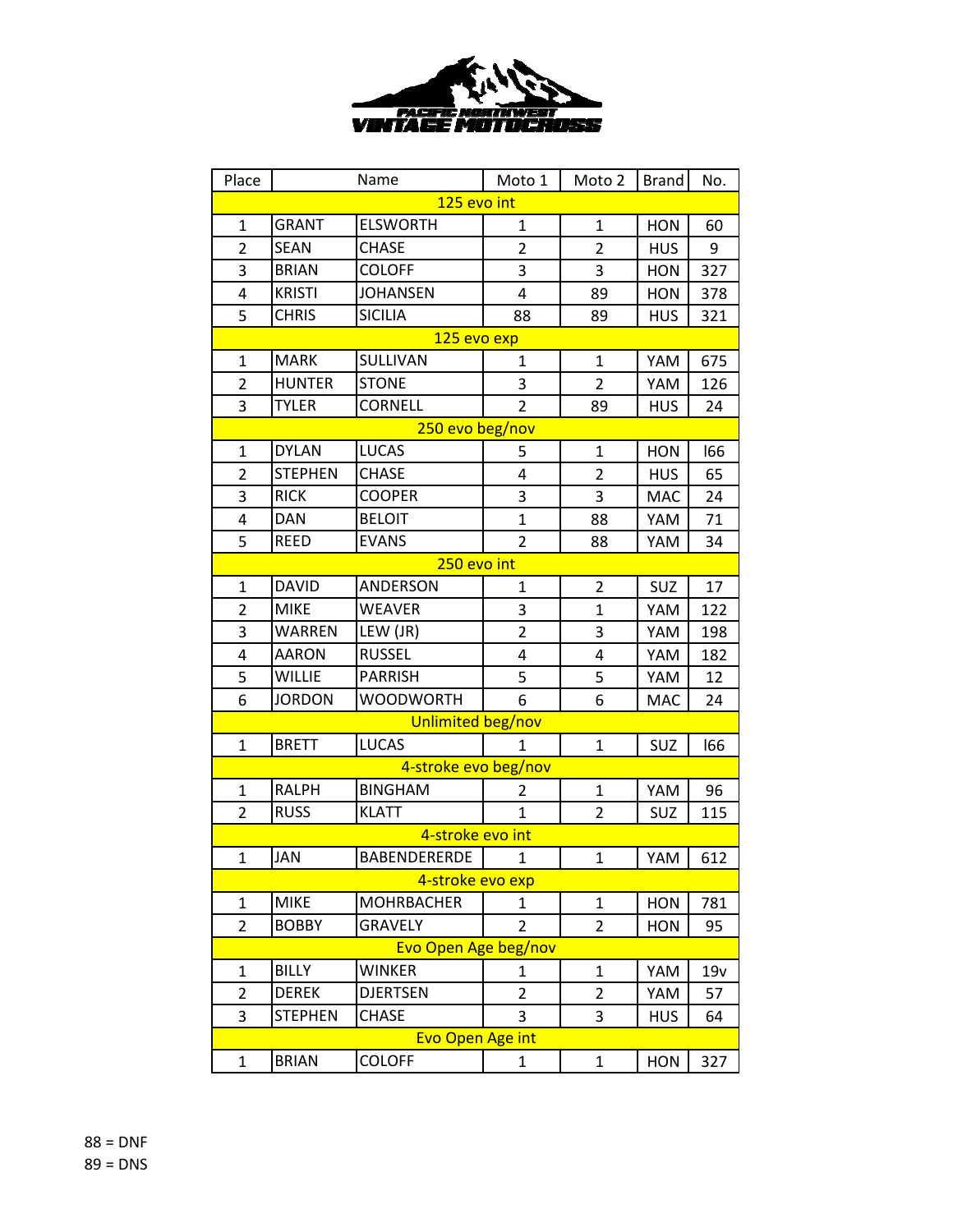

| Place                       |               | Name                        | Moto 1                  | Moto 2         | <b>Brand</b> | No.             |  |
|-----------------------------|---------------|-----------------------------|-------------------------|----------------|--------------|-----------------|--|
| <b>Evo Open Age exp</b>     |               |                             |                         |                |              |                 |  |
| 1                           | <b>GABE</b>   | <b>SMITH</b>                | 1                       | 1              | YAM          | /12             |  |
| $\overline{2}$              | <b>BOB</b>    | <b>WINKER</b>               | $\overline{2}$          | $\overline{2}$ | YAM          | 116x            |  |
|                             |               | <b>Revolution 1 Beg/Nov</b> |                         |                |              |                 |  |
| $\mathbf{1}$                | <b>DEREK</b>  | SMAIL                       | 1                       | $\mathbf{1}$   | <b>KAW</b>   | $\mathbf{1}$    |  |
| $\overline{2}$              | SAM           | <b>FURER</b>                | 3                       | 2              | YAM          | 6               |  |
| 3                           | <b>VANCE</b>  | <b>KINCHEN</b>              | $\overline{2}$          | 3              | <b>HON</b>   | 17              |  |
| 4                           | <b>GEORGE</b> | <b>FULLER</b>               | 4                       | 88             | <b>KTM</b>   | x               |  |
|                             |               | Open evo beg/nov            |                         |                |              |                 |  |
| 1                           | <b>RUSS</b>   | <b>KLATT</b>                | 1                       | $\mathbf{1}$   | YAM          | 115             |  |
| $\overline{2}$              | <b>RALPH</b>  | <b>BINGHAM</b>              | $\overline{2}$          | 88             | SUZ          | 96              |  |
|                             |               | Open evo int                |                         |                |              |                 |  |
| 1                           | <b>AARON</b>  | <b>RUSSEL</b>               | 3                       | $\mathbf{1}$   | YAM          | 12              |  |
| 2                           | <b>WILL</b>   | CARMAN                      | $\overline{2}$          | 2              | SUZ          | 314             |  |
| 3                           | <b>JOSH</b>   | <b>KEAN</b>                 | $\mathbf{1}$            | 5              | YAM          | 636             |  |
| 4                           | <b>SHANE</b>  | <b>MEREDITH</b>             | 4                       | 3              | YAM          | 3               |  |
| 5                           | <b>TOM</b>    | SPISAK                      | 5                       | 4              | YAM          | 59t             |  |
|                             |               | Open evo exp                |                         |                |              |                 |  |
| 1                           | <b>LANCE</b>  | SMAIL                       | 1                       | $\mathbf{1}$   | YAM          | 37              |  |
| $\overline{2}$              | <b>GABE</b>   | <b>SMITH</b>                | $\overline{2}$          | 4              | YAM          | /12             |  |
| 3                           | CAMERON       | <b>ELLEDGE</b>              | 6                       | $\overline{2}$ | HUS          | 25              |  |
| 4                           | <b>STEVE</b>  | <b>MILES</b>                | 5                       | 3              | YAM          | 805             |  |
| 5                           | <b>RICH</b>   | <b>MERRITT</b>              | 3                       | 5              | SUZ          | 21m             |  |
| 6                           | <b>LAYTON</b> | SMAIL                       | $\overline{7}$          | 6              | YAM          | 6               |  |
| 7                           | <b>TYLER</b>  | <b>CORNELL</b>              | 4                       | 89             | <b>HUS</b>   | 24              |  |
| 8                           | <b>CHRIS</b>  | <b>NELSON</b>               | 88                      | 89             | <b>MAC</b>   | 28n             |  |
|                             |               | Trans-Am beg/nov            |                         |                |              |                 |  |
| 1                           | <b>DALE</b>   | <b>EVANGER</b>              | 1                       | 1              | <b>HON</b>   | 333             |  |
| $\overline{2}$              | ED            | <b>SHETLER</b>              | 3                       | $\overline{2}$ | YAM          | $\overline{2}$  |  |
| 3                           | <b>ERIC</b>   | <b>OLLGAARD</b>             | $\overline{\mathbf{c}}$ | 3              | <b>HUS</b>   | 822             |  |
| 4                           | <b>ROD</b>    | REED                        | 4                       | 4              | <b>HUS</b>   | 352             |  |
|                             |               | <b>Trans-Am int</b>         |                         |                |              |                 |  |
| 1                           | MARK          | <b>SWART</b>                | 1                       | 1              | SUZ          | 56              |  |
| $\overline{2}$              | <b>OLEY</b>   | <b>GROVER</b>               | $\overline{2}$          | 2              | YAM          | 15 <sub>g</sub> |  |
| 3                           | JAY           | <b>AITCHESON</b>            | 3                       | 3              | OSS          | 55a             |  |
| <b>Revolution 1 Beg/Nov</b> |               |                             |                         |                |              |                 |  |
| 1                           | <b>DEREK</b>  | <b>SMAIL</b>                | 1                       | 1              | <b>KAW</b>   | 1               |  |
| $\overline{2}$              | SAM           | <b>FURER</b>                | 3                       | $\overline{2}$ | YAM          | 6               |  |
| 3                           | <b>VANCE</b>  | <b>KINCHEN</b>              | $\overline{2}$          | 3              | <b>HON</b>   | 17              |  |
| 4                           | <b>GEORGE</b> | <b>FULLER</b>               | 4                       | 88             | <b>KTM</b>   | x               |  |